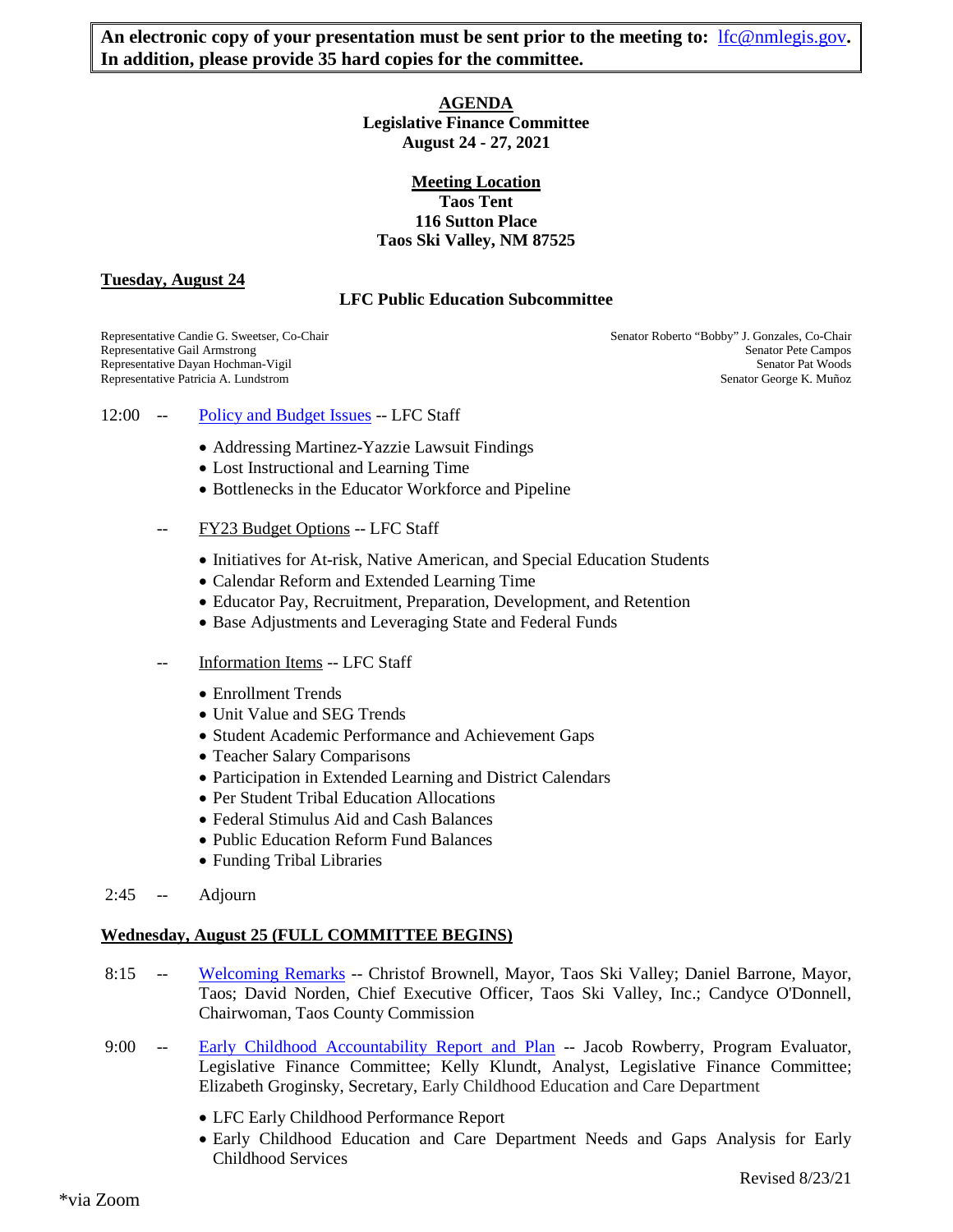# **LFC AGENDA, August 24 - 27, 2021 Page 2**

# **Wednesday, August 25 (continued)**

- 11:00 -- [LegisSTAT: Overseeing Agency Performance](https://www.nmlegis.gov/Committee/Handouts?CommitteeCode=ALFC&Date=8/24/2021&ItemNumber=4) -- Andy Feldman, Evidence, Performance, and Innovation Consultant for Results First Initiative, Pew Charitable Trusts; Charles Sallee, Deputy Director, Legislative Finance Committee
- 12:00 -- Lunch
- 1:00 -- [LegisSTAT: Economic Recovery](https://www.nmlegis.gov/Committee/Handouts?CommitteeCode=ALFC&Date=8/24/2021&ItemNumber=5) -- Alicia Keyes, Secretary, Economic Development ; Ricky Serna, Acting Secretary, Workforce Solutions Department; Jen Paul Schroer, Secretary, Tourism Department
- 3:00 -- [Risk Coverage/Group Benefits Rates](https://www.nmlegis.gov/Committee/Handouts?CommitteeCode=ALFC&Date=8/24/2021&ItemNumber=6) -- Mark Tyndall\*, Director, Risk Management Division, General Services Department; Richard Valerio, Executive Director, Public School Insurance Authority; Valerie Atencio\*, Director, Employee Benefits, Albuquerque Public Schools
- 4:45 -- [Federal Funds Update](https://www.nmlegis.gov/Committee/Handouts?CommitteeCode=ALFC&Date=8/24/2021&ItemNumber=7) -- Catherine Dry, Program Evaluator, Legislative Finance Committee; Eric Chenier, Analyst, Legislative Finance Committee
- 5:30 -- Adjourn

### **Thursday, August 26**

- 8:00 -- Addressing *Martinez-Yazzie* [Findings on Instructional Time and Quality Instruction](https://www.nmlegis.gov/Committee/Handouts?CommitteeCode=ALFC&Date=8/24/2021&ItemNumber=8) -- Stephen Barro\*, Public Finance Economist, and Expert Witness for *Martinez-Yazzie* Plaintiffs; Karen Sanchez-Griego, Superintendent, Cuba Independent School District; Kurt Steinhaus, Secretary Designate, Public Education Department
	- At-risk Student Funding and Uses
	- Extended Learning Time Program and K-5 Plus
	- School Leadership and Teacher Quality
- 10:30 -- [Medicaid Management Information System Replacement Update](https://www.nmlegis.gov/Committee/Handouts?CommitteeCode=ALFC&Date=8/24/2021&ItemNumber=9) -- Jessica Hitzman, Analyst, Legislative Finance Committee; Kari Armijo, Deputy Secretary, Human Services Department; Sean Pearson, Chief Information Officer, Human Services Department
- 12:00 -- Lunch
- 1:00 -- [Behavioral Health](https://www.nmlegis.gov/Committee/Handouts?CommitteeCode=ALFC&Date=8/24/2021&ItemNumber=10) -- Bryce Pittenger, Chief Executive Officer, Behavioral Health Collaborative; Neal Bowen, Director, Behavioral Health Services Division, Human Services Department; Lawrence Medina, Executive Director, Rio Grande Alcoholism Treatment Program
	- Pandemic Effects on Behavioral Health in New Mexico
	- Enhanced Federal Funding for Behavioral Health Services
	- Programs, Initiatives, and Medicaid Behavioral Health Services
	- -- Progress Report: Status of Substance Use Disorder Treatment and Outcomes -- Cally Carswell, Program Evaluator, Legislative Finance Committee
- 3:30 -- [Recruiting and Retaining New Mexicans to Higher Education: Strategies to Reverse Enrollment](https://www.nmlegis.gov/Committee/Handouts?CommitteeCode=ALFC&Date=8/24/2021&ItemNumber=11)  [Declines](https://www.nmlegis.gov/Committee/Handouts?CommitteeCode=ALFC&Date=8/24/2021&ItemNumber=11) -- Dan Garcia, Vice President for Enrollment Management, University of New Mexico; Joe Shepard, President, Western New Mexico University; Tracy Hartzler, President, Central New Mexico Community College.
- 5:30 -- Adjourn